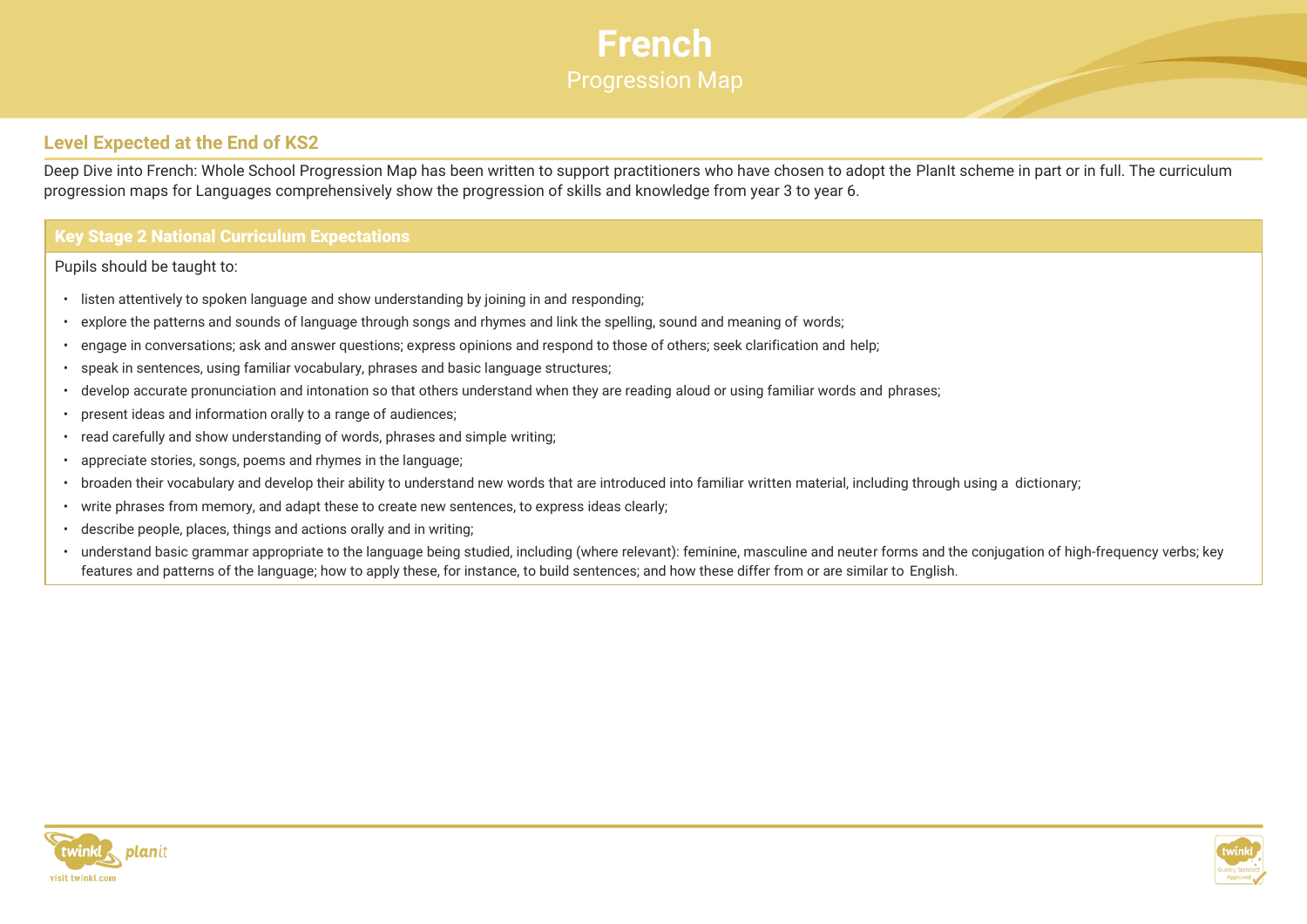|                              | LKS <sub>2</sub>                                                                                                                                                                        | UKS2                                                                                                                                                                                    |  |
|------------------------------|-----------------------------------------------------------------------------------------------------------------------------------------------------------------------------------------|-----------------------------------------------------------------------------------------------------------------------------------------------------------------------------------------|--|
|                              | <b>KS2 Languages National Curriculum</b><br>Children listen attentively to spoken language and show understanding by joining in and<br>responding.                                      | <b>KS2 Languages National Curriculum</b><br>Children listen attentively to spoken language and show understanding by joining in and<br>responding.                                      |  |
|                              | Children can:                                                                                                                                                                           | Children can:                                                                                                                                                                           |  |
|                              | repeat modelled words;<br>a<br>listen and show understanding of single words through physical response;<br>b.                                                                           | listen and show understanding of simple sentences containing familiar words through<br>physical response;                                                                               |  |
|                              | repeat modelled short phrases;<br>$\mathbb{C}$                                                                                                                                          | listen and understand the main points from short, spoken material in French;<br>b.                                                                                                      |  |
|                              | listen and show understanding of short phrases through physical response.<br>d.                                                                                                         | listen and understand the main points and some detail from short, spoken material in French.                                                                                            |  |
|                              | <b>KS2 Languages National Curriculum</b><br>Children engage in conversation; ask and answer questions; express opinions and respond to<br>those of others; seek clarification and help. | <b>KS2 Languages National Curriculum</b><br>Children engage in conversation; ask and answer questions; express opinions and respond to<br>those of others; seek clarification and help. |  |
|                              | Children can:                                                                                                                                                                           | Children can:                                                                                                                                                                           |  |
|                              | recognise a familiar question and respond with a simple rehearsed response;<br>a                                                                                                        | engage in a short conversation using a range of simple, familiar questions;<br>a                                                                                                        |  |
|                              | ask and answer a simple and familiar question with a response;<br>b.                                                                                                                    | ask and answer more complex questions with a scaffold of responses;<br>b                                                                                                                |  |
|                              | express simple opinions such as likes, dislikes and preferences;<br>$\mathbb{C}$                                                                                                        | express a wider range of opinions and begin to provide simple justification;                                                                                                            |  |
|                              | ask and answer at least two simple and familiar questions with a response.<br>d.                                                                                                        | converse briefly without prompts.<br>d                                                                                                                                                  |  |
| Listening and Speaking/Oracy | <b>KS2 Languages National Curriculum</b><br>Children speak in sentences, using familiar vocabulary, phrases and basic language structures.                                              | <b>KS2 Languages National Curriculum</b><br>Children speak in sentences, using familiar vocabulary, phrases and basic language structures.                                              |  |
|                              | Children can:                                                                                                                                                                           | Children can:                                                                                                                                                                           |  |
|                              | name objects and actions and may link words with a simple connective;<br>a                                                                                                              | say a longer sentence using familiar language;<br>a.                                                                                                                                    |  |
|                              | use familiar vocabulary to say a short sentence using a language scaffold;<br>b.                                                                                                        | use familiar vocabulary to say several longer sentences using a language scaffold;<br>b.                                                                                                |  |
|                              | speak about everyday activities and interests;<br>$\mathbb{C}$                                                                                                                          | refer to everyday activities and interests, recent experiences and future plans;                                                                                                        |  |
|                              | refer to recent experiences or future plans.<br>d.                                                                                                                                      | vary language and produce extended responses.                                                                                                                                           |  |
|                              | <b>KS2 Languages National Curriculum</b><br>Children develop accurate pronunciation and intonation so that others understand when they<br>are using familiar words and phrases.         | <b>KS2 Languages National Curriculum</b><br>Children develop accurate pronunciation and intonation so that others understand when they are<br>using familiar words and phrases.         |  |
|                              | Children can:                                                                                                                                                                           | Children can:                                                                                                                                                                           |  |
|                              | identify individual sounds in words and pronounce accurately when modelled;<br>a                                                                                                        | pronounce familiar words accurately using knowledge of letter string sounds to support,<br>a.                                                                                           |  |
|                              | start to recognise the sound of some letter strings in familiar words and pronounce when<br>b.                                                                                          | observing silent letter rules;                                                                                                                                                          |  |
|                              | modelled;                                                                                                                                                                               | appreciate the impact of accents and elisions on sound and apply increasingly confidently<br>b.<br>when pronouncing words;                                                              |  |
|                              | adapt intonation to ask questions or give instructions;<br>$\mathbb{C}$                                                                                                                 | start to predict the pronunciation of unfamiliar words in a sentence using knowledge of letter                                                                                          |  |
|                              | show awareness of accents, elisions and silent letters; begin to pronounce words<br>d.<br>accordingly.                                                                                  | strings, liaison and silent letter rules;<br>adapt intonation, for example to mark questions and exclamations.<br>d                                                                     |  |



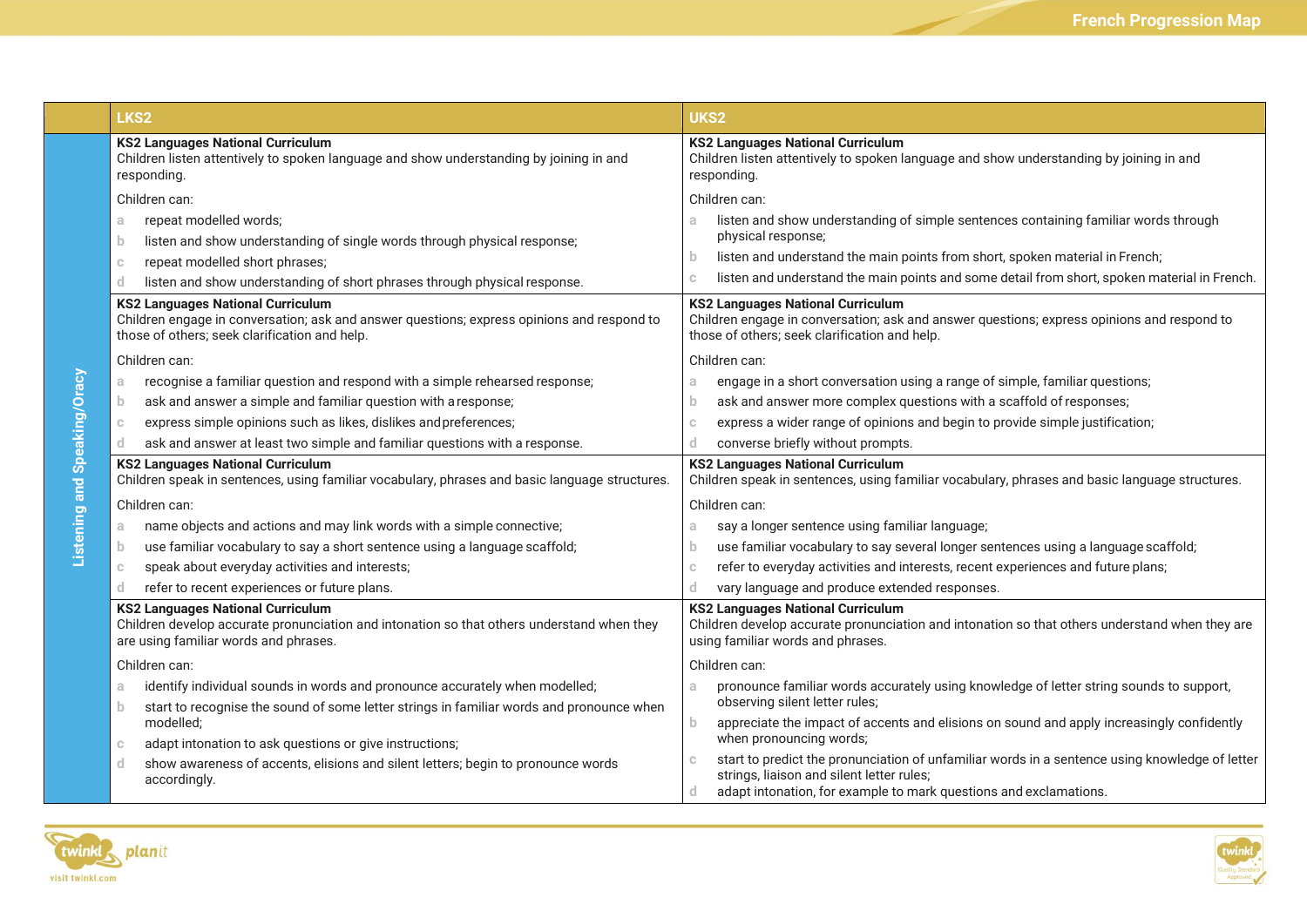|                              | <b>KS2 Languages National Curriculum</b><br>Children present ideas and information orally to a range of audiences.                                                               | <b>KS2 Languages National Curriculum</b><br>Children present ideas and information orally to a range of audiences.                                                               |  |
|------------------------------|----------------------------------------------------------------------------------------------------------------------------------------------------------------------------------|----------------------------------------------------------------------------------------------------------------------------------------------------------------------------------|--|
|                              | Children can:                                                                                                                                                                    | Children can:                                                                                                                                                                    |  |
| Listening and Speaking/Oracy | name nouns and present a simple rehearsed statement to a partner;<br>a.                                                                                                          | manipulate familiar language to present ideas and information in simple sentences;<br>a                                                                                          |  |
|                              | present simple rehearsed statements about themselves, objects and people to a partner;<br>b.                                                                                     | present a range of ideas and information, using prompts, to a partner or a small group of<br>b                                                                                   |  |
|                              | present ideas and information in simple sentences using familiar and rehearsed language<br>$\mathbb{C}$                                                                          | people;                                                                                                                                                                          |  |
|                              | to a partner or a small group of people.                                                                                                                                         | present a range of ideas and information, without prompts, to a partner or a group of people.<br>$\mathbb{C}$                                                                    |  |
|                              | <b>KS2 Languages National Curriculum</b><br>Children describe people, places, things and actions orally.                                                                         | <b>KS2 Languages National Curriculum</b><br>Children describe people, places, things and actions orally.                                                                         |  |
|                              | Children can:                                                                                                                                                                    | Children can:                                                                                                                                                                    |  |
|                              | say simple familiar words to describe people, places, things and actions using a model;<br>a.                                                                                    | say several simple sentences containing adjectives to describe people, places, things and<br>a.                                                                                  |  |
|                              | say a simple phrase that may contain an adjective to describe people, places, things and<br>$\mathbf{D}$                                                                         | actions using a language scaffold;                                                                                                                                               |  |
|                              | actions using a language scaffold;                                                                                                                                               | manipulate familiar language to describe people, places, things and actions, maybe using a<br>$\mathbf b$<br>dictionary;                                                         |  |
|                              | say one or two short sentences that may contain an adjective to describe people, places,<br>$\mathbb{C}$<br>things and actions.                                                  | use a wider range of descriptive language in their descriptions of people, places, things and<br>$\mathbb C$<br>actions.                                                         |  |
|                              |                                                                                                                                                                                  |                                                                                                                                                                                  |  |
|                              | <b>KS2 Languages National Curriculum</b>                                                                                                                                         | <b>KS2 Languages National Curriculum</b>                                                                                                                                         |  |
|                              | Children read carefully and show understanding of words, phrases and simple writing.                                                                                             | Children read carefully and show understanding of words, phrases and simple writing.                                                                                             |  |
|                              | Children can:                                                                                                                                                                    | Children can:                                                                                                                                                                    |  |
|                              | read and show understanding of familiar single words;<br>a.                                                                                                                      | read and show understanding of simple sentences containing familiar and some unfamiliar<br>a                                                                                     |  |
|                              | read and show understanding of simple phrases and sentences containing familiar words.<br>b.                                                                                     | language;                                                                                                                                                                        |  |
|                              |                                                                                                                                                                                  | read and understand the main points from short, written material;<br>$\mathbf b$                                                                                                 |  |
|                              |                                                                                                                                                                                  | read and understand the main points and some detail from short, written material.<br>$\mathbb{C}$                                                                                |  |
| Literacy                     | <b>KS2 Languages National Curriculum</b>                                                                                                                                         | <b>KS2 Languages National Curriculum</b>                                                                                                                                         |  |
|                              | Children broaden their vocabulary and develop their ability to understand new words that are<br>introduced into familiar written material, including through using a dictionary. | Children broaden their vocabulary and develop their ability to understand new words that are<br>introduced into familiar written material, including through using a dictionary. |  |
|                              | Children can:                                                                                                                                                                    | Children can:                                                                                                                                                                    |  |
|                              | use strategies for memorisation of vocabulary;<br>a.                                                                                                                             | use a range of strategies to determine the meaning of new words (links with known<br>a                                                                                           |  |
| Reading and Writing/         | make links with English or known language to work out the meaning of new words;<br>b.                                                                                            | language, cognates, etymology, context);                                                                                                                                         |  |
|                              | use context to predict the meaning of new words;<br>$\mathbb{C}$                                                                                                                 | use a bilingual dictionary to identify the word class;<br>$\overline{D}$<br>use a bilingual paper/online dictionary to find the meaning of unfamiliar words and phrases          |  |



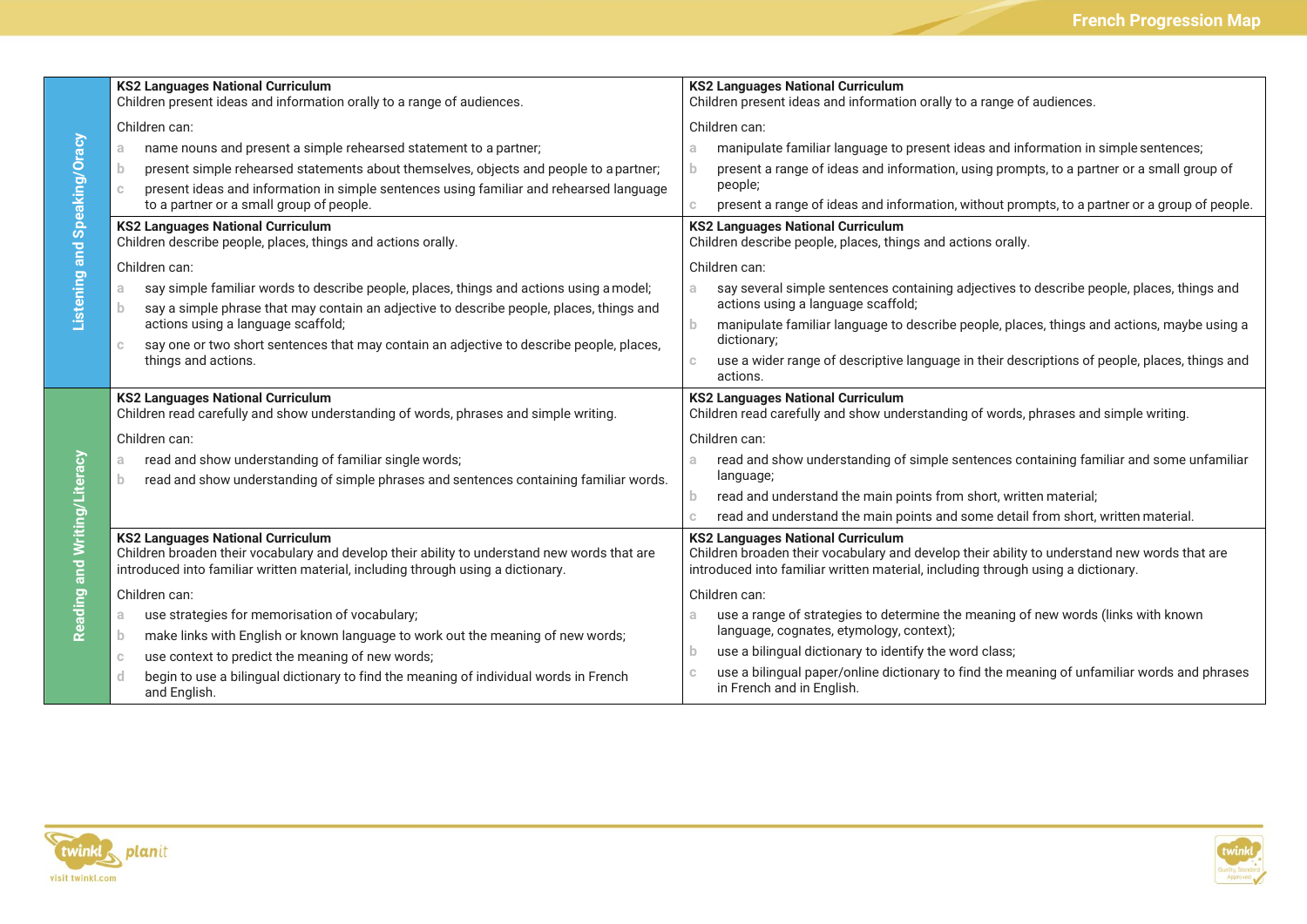|                              | <b>KS2 Languages National Curriculum</b><br>Children develop accurate pronunciation and intonation so that others understand when they<br>are reading aloud familiar words and phrases.            | <b>KS2 Languages National Curriculum</b><br>Children develop accurate pronunciation and intonation so that others understand when they are<br>reading aloud familiar words and phrases. |  |  |
|------------------------------|----------------------------------------------------------------------------------------------------------------------------------------------------------------------------------------------------|-----------------------------------------------------------------------------------------------------------------------------------------------------------------------------------------|--|--|
|                              | Children can:                                                                                                                                                                                      | Children can:                                                                                                                                                                           |  |  |
| Reading and Writing/Literacy | identify individual sounds in words and pronounce accurately when modelled;<br>a.<br>start to read and recognise the sound of some letter strings in familiar words and<br>b.                      | read and pronounce familiar words accurately using knowledge of letter string sounds to<br>a.<br>support, observing silent letter rules;                                                |  |  |
|                              | pronounce when modelled;<br>adapt intonation to ask questions;<br>$\mathbb C$<br>d<br>show awareness of accents, elisions and silent letters; begin to pronounce words<br>accordingly.             | appreciate the impact of accents and elisions on sound and apply increasingly confidently<br>b.<br>when pronouncing words;                                                              |  |  |
|                              |                                                                                                                                                                                                    | start to predict the pronunciation of unfamiliar words in a sentence using knowledge of letter<br>C.<br>strings, liaison and silent letter rules;                                       |  |  |
|                              |                                                                                                                                                                                                    | adapt intonation for example to mark questions and exclamations in a short, written<br>d.<br>passage.                                                                                   |  |  |
|                              | <b>KS2 Languages National Curriculum</b><br>Children write phrases from memory, and adapt these to create new sentences, to express<br>ideas clearly.                                              | <b>KS2 Languages National Curriculum</b><br>Children write phrases from memory, and adapt these to create new sentences, to express ideas<br>clearly.                                   |  |  |
|                              | Children can:                                                                                                                                                                                      | Children can:                                                                                                                                                                           |  |  |
|                              | write single familiar words from memory with understandable accuracy;<br>a.                                                                                                                        | write a simple sentence from memory using familiar language;<br>a.                                                                                                                      |  |  |
|                              | write familiar short phrases from memory with understandable accuracy;<br>b                                                                                                                        | write several sentences from memory with familiar language with understandable accuracy;<br>b.                                                                                          |  |  |
|                              | replace familiar vocabulary in short phrases written from memory to create new short<br>phrases.                                                                                                   | replace vocabulary in sentences written from memory to create new sentences with<br>$\mathbb{C}$<br>understandable accuracy.                                                            |  |  |
|                              | <b>KS2 Languages National Curriculum</b><br>Children describe people, places, things and actions in writing.                                                                                       | <b>KS2 Languages National Curriculum</b><br>Children describe people, places, things and actions in writing.                                                                            |  |  |
|                              | Children can:                                                                                                                                                                                      | Children can:                                                                                                                                                                           |  |  |
|                              | copy simple familiar words to describe people, places, things and actions using a model;<br>a.<br>write a simple phrase that may contain an adjective to describe people, places, things and<br>b. | write several simple sentences containing adjectives to describe people, places, things and<br>a.<br>actions using a language scaffold;                                                 |  |  |
|                              | actions using a language scaffold;<br>write one or two simple sentences that may contain an adjective to describe people,<br>places, things and actions.                                           | $\mathbf{b}$<br>manipulate familiar language to describe people, places, things and actions, maybe using a<br>dictionary;                                                               |  |  |
|                              |                                                                                                                                                                                                    | use a wider range of descriptive language in their descriptions of people, places, things and<br>actions.                                                                               |  |  |
| and Rhymes<br>oems           | <b>KS2 Languages National Curriculum</b><br>Children explore the patterns and sounds of language through songs and rhymes and link the<br>spelling, sound and meaning of words.                    | <b>KS2 Languages National Curriculum</b><br>Children explore the patterns and sounds of language through songs and rhymes and link the<br>spelling, sound and meaning of words.         |  |  |
|                              | Children can:                                                                                                                                                                                      | Children can:                                                                                                                                                                           |  |  |
|                              | listen and identify specific words in songs and rhymes and demonstrate understanding;<br>a                                                                                                         | listen and identify rhyming words and specific sounds in songs and rhymes;<br>a                                                                                                         |  |  |
|                              | listen and identify specific phrases in songs and rhymes and demonstrate understanding.<br>b.                                                                                                      | follow the text of familiar songs and rhymes, identifying the meaning of words;<br>b.                                                                                                   |  |  |
| $\Delta$                     |                                                                                                                                                                                                    | read the text of familiar songs and rhymes and identify patterns of language and link sound to<br>spelling.                                                                             |  |  |



**Stories, Songs,** 

Stories, Songs,